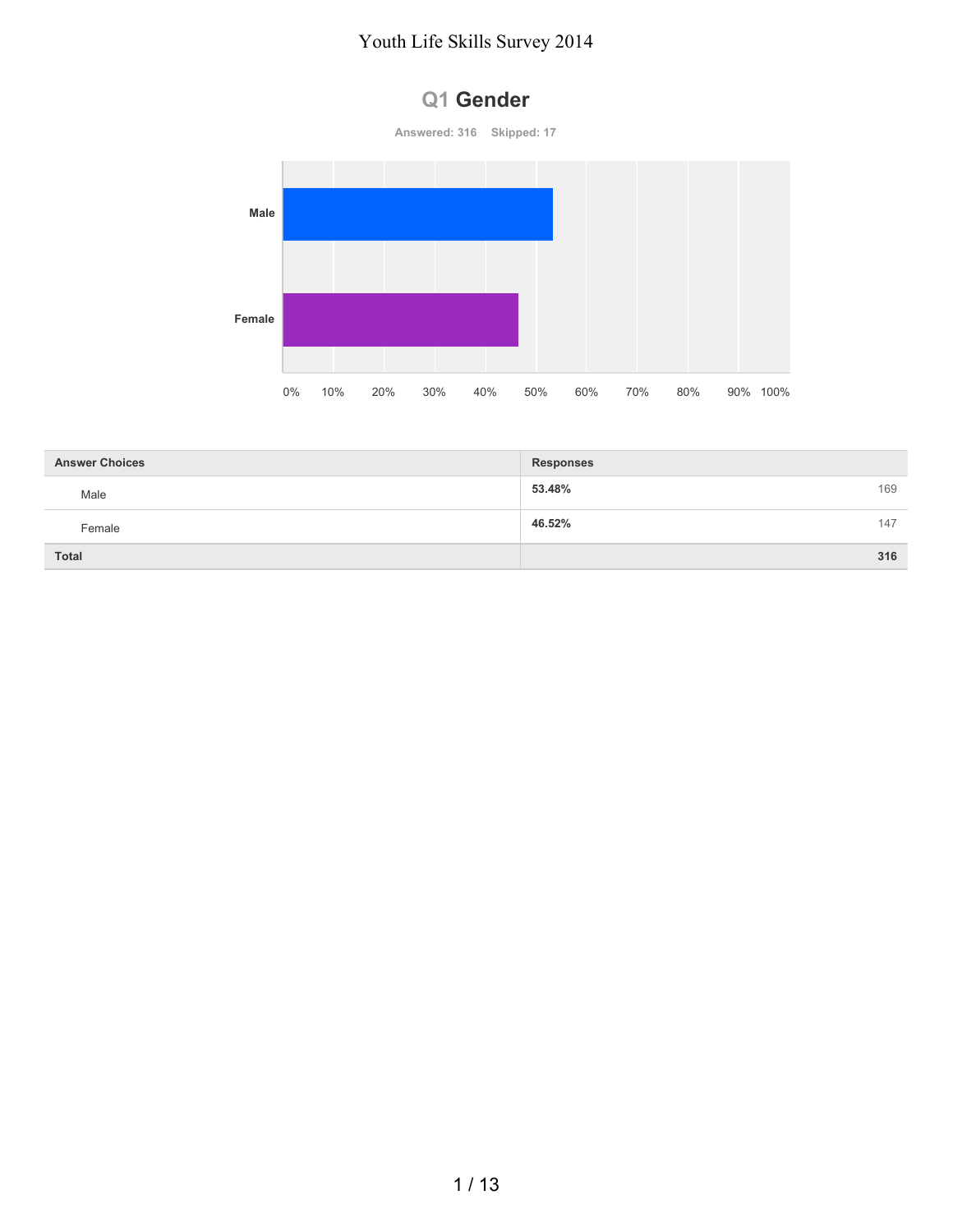# **Q2 Adjudication:**



| <b>Answer Choices</b> | <b>Responses</b> |     |
|-----------------------|------------------|-----|
| D/N                   | 57.59%           | 148 |
| Unruly                | 0.39%            |     |
| Delinquent            | 20.23%           | 52  |
| I don't know          | 21.79%           | 56  |
| <b>Total</b>          |                  | 257 |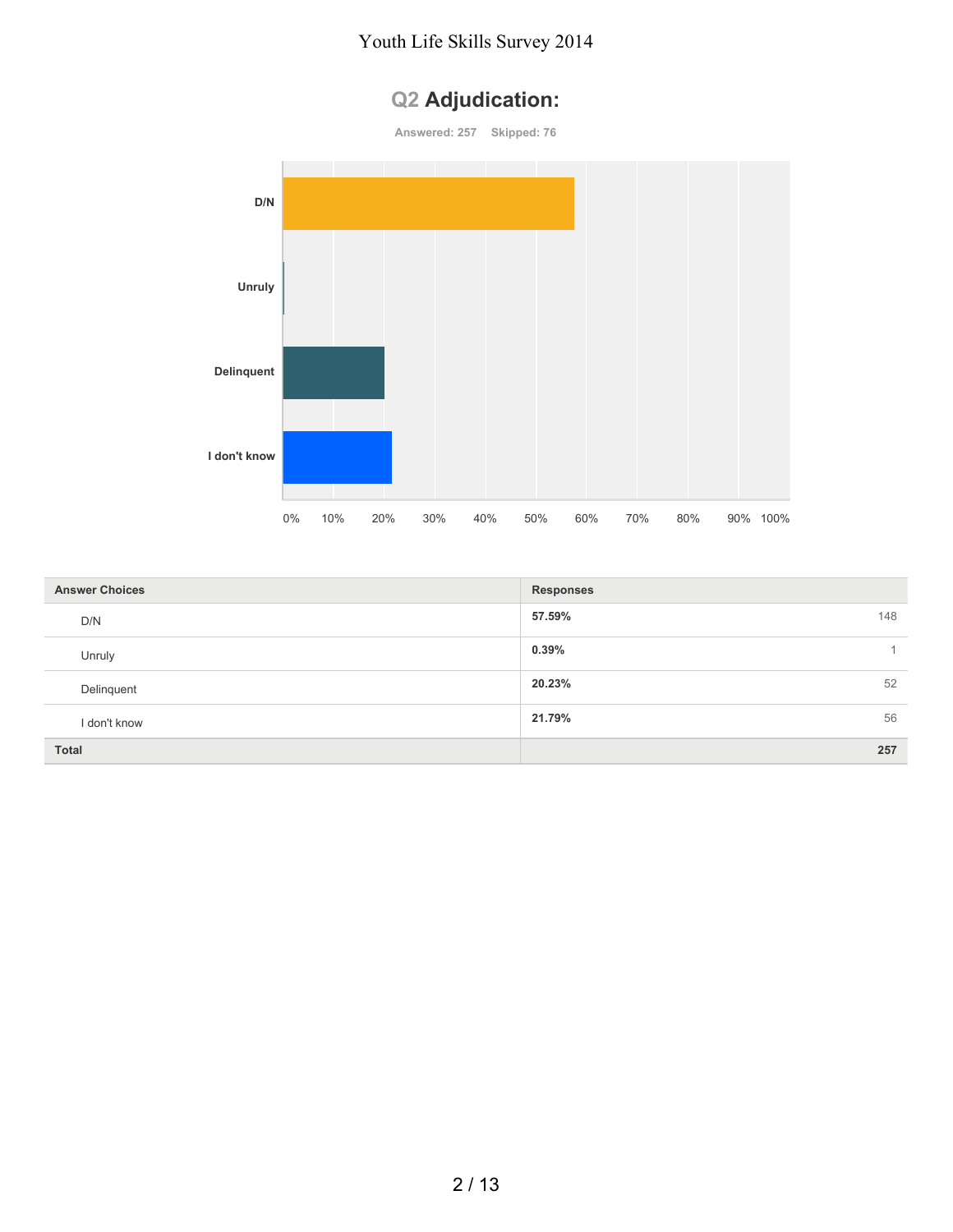## **Q3 City/County you live in now:**

**Answered: 253 Skipped: 80**

| <b>Answer Choices</b> | <b>Responses</b> |
|-----------------------|------------------|
| City                  | 76.28%<br>193    |
| County                | 79.45%<br>201    |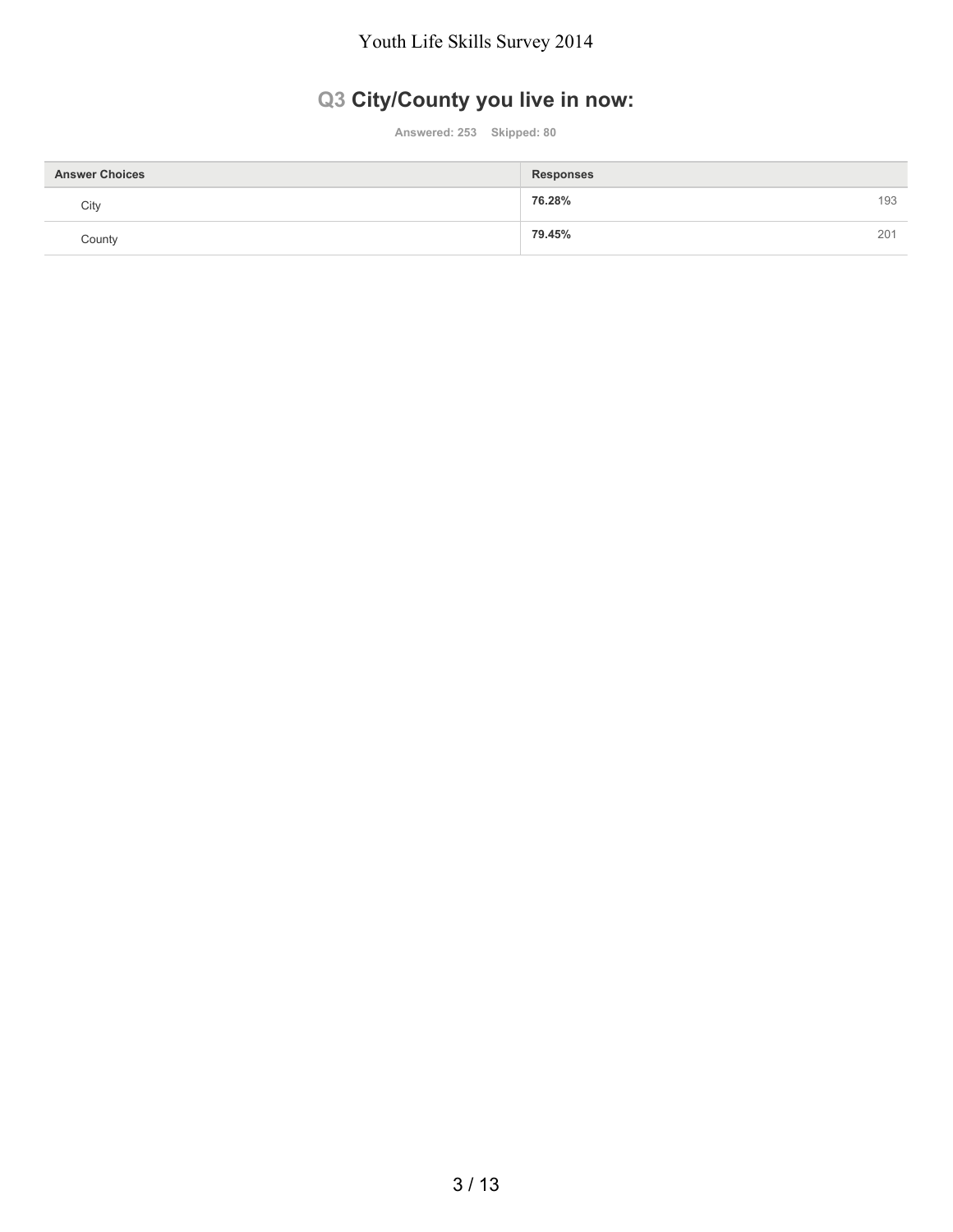

| <b>Answer Choices</b> | Responses     |
|-----------------------|---------------|
| 13                    | 6.91%<br>23   |
| 14                    | 42.34%<br>141 |
| 15                    | 50.75%<br>169 |
| Total                 | 333           |

## **Q4 Age**

4 / 13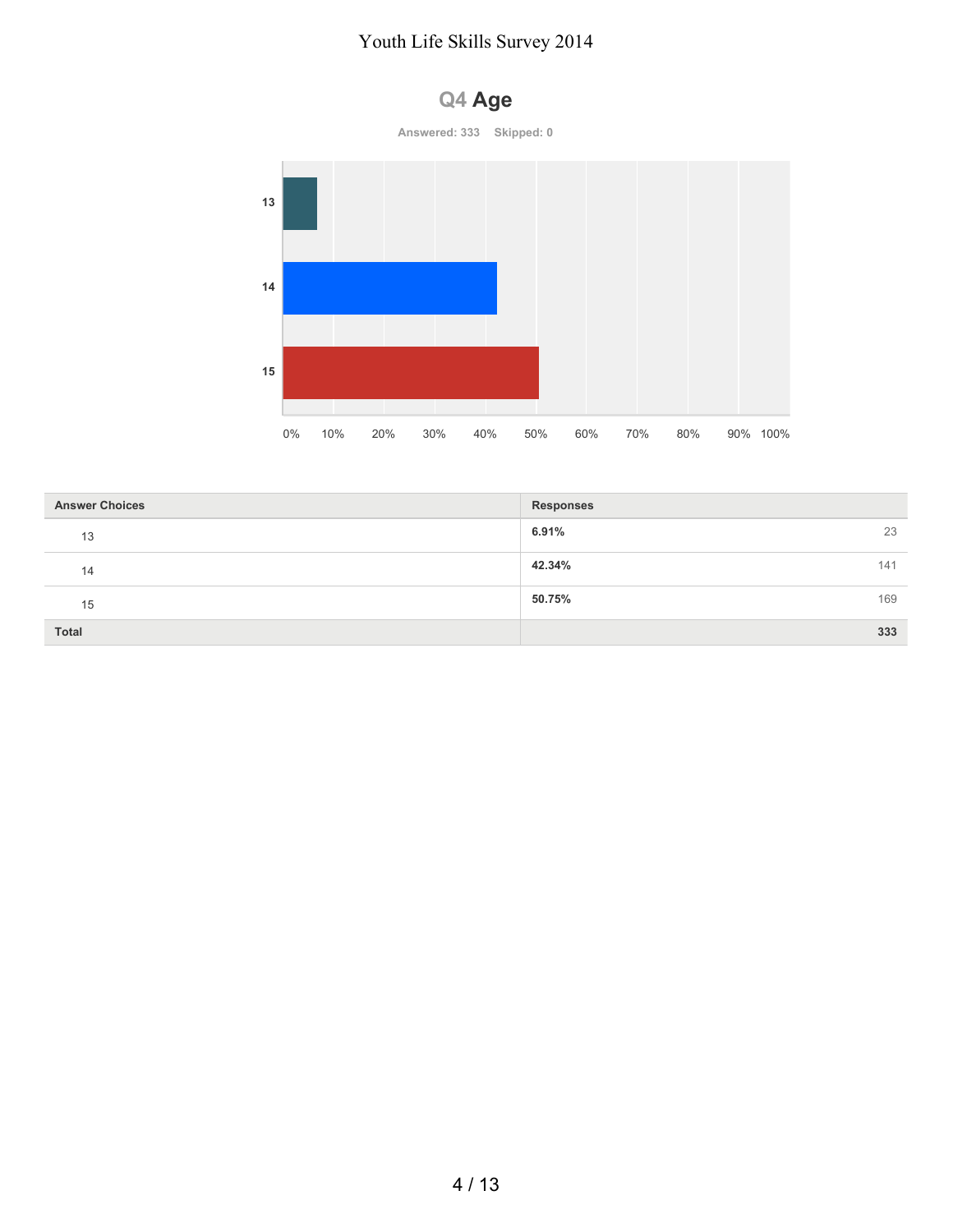## **Q5 Time in DCS Custody**

**Answered: 308 Skipped: 25 Less than 6 months 6 months to 11 months 1-2 years More than 2 years** 0% 10% 20% 30% 40% 50% 60% 70% 80% 90% 100%

| <b>Answer Choices</b> | <b>Responses</b> |
|-----------------------|------------------|
| Less than 6 months    | 28.25%<br>87     |
| 6 months to 11 months | 24.68%<br>76     |
| 1-2 years             | 92<br>29.87%     |
| More than 2 years     | 17.21%<br>53     |
| <b>Total</b>          | 308              |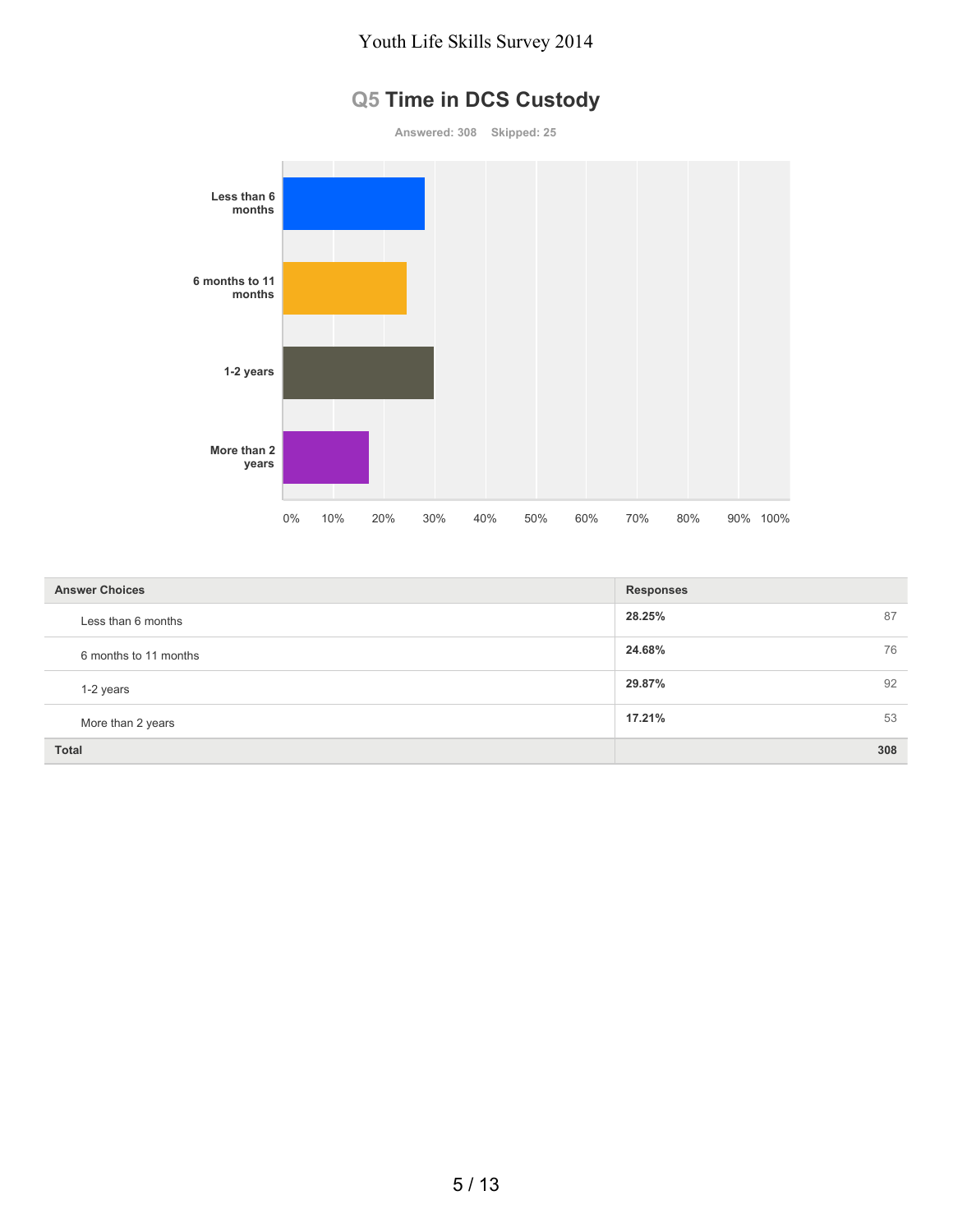## **Q6 Where do you live?**



| <b>Answer Choices</b> | <b>Responses</b> |
|-----------------------|------------------|
| Resource home         | 47.04%<br>143    |
| Group home            | 33<br>10.86%     |
| Residential           | 82<br>26.97%     |
| Family or kin         | 46<br>15.13%     |
| <b>Total</b>          | 304              |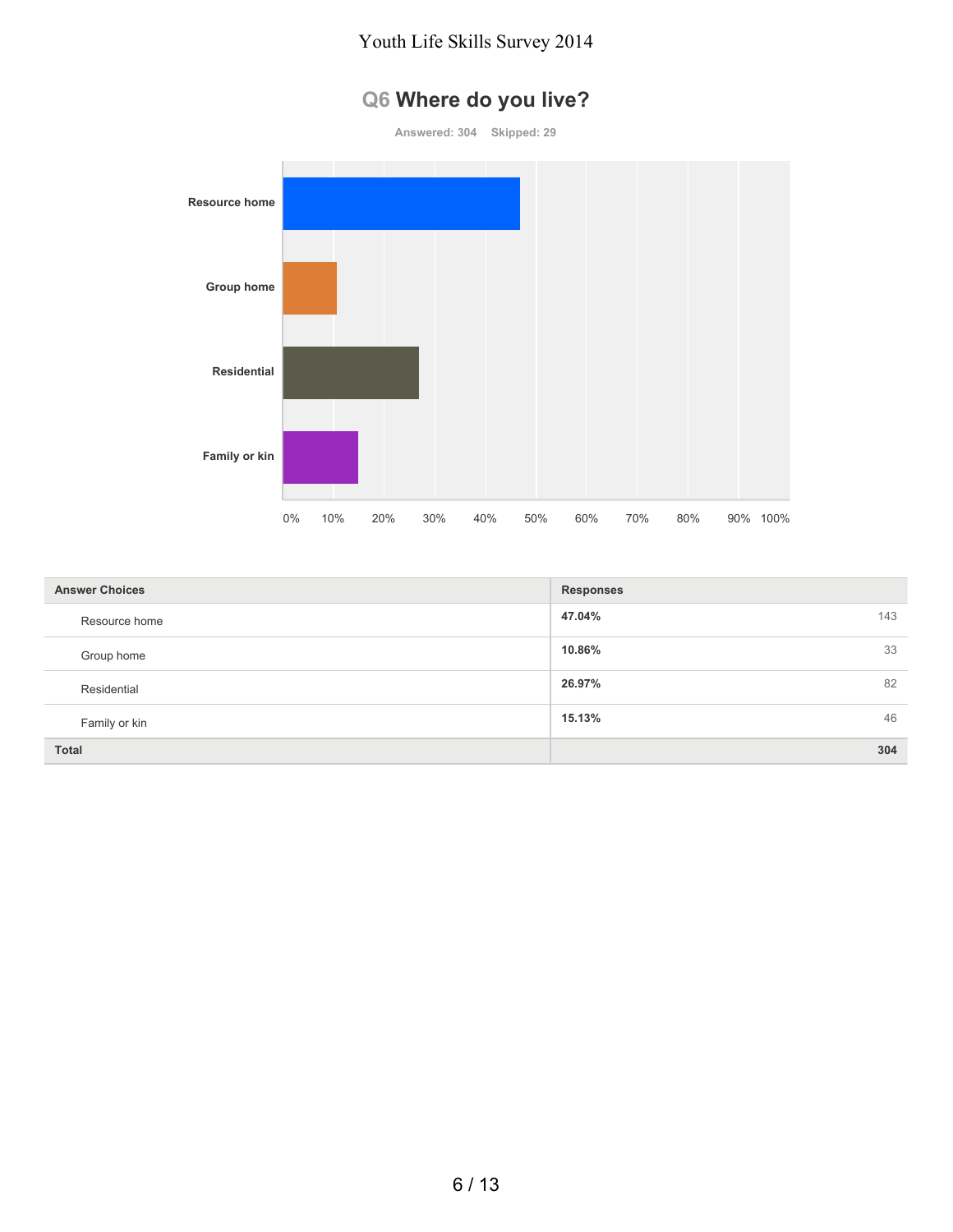

#### **Q7 How often have you done these things?**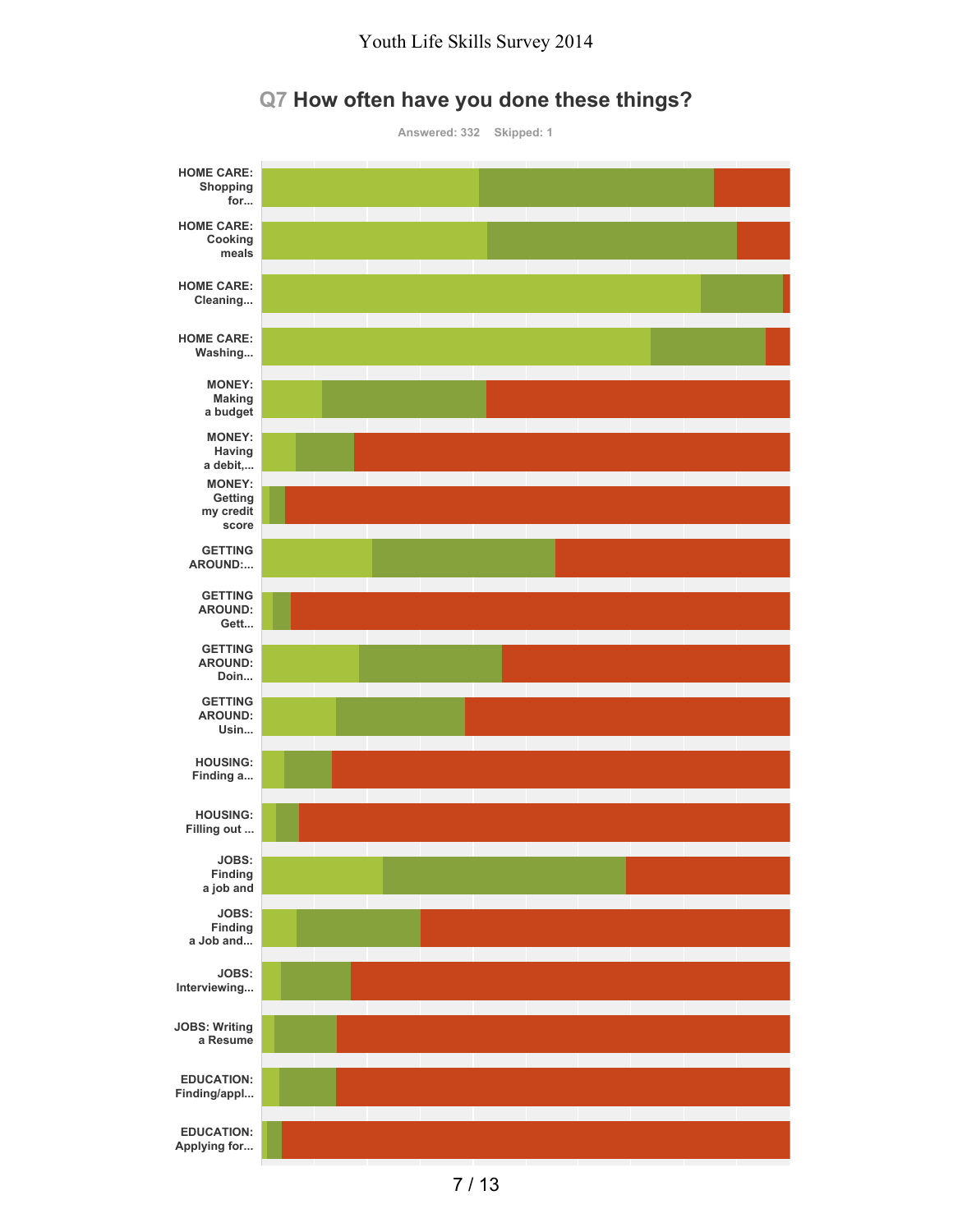| $0\%$ | 10% |                                  |  | 20% 30% 40% 50% 60% 70% |  | 80% | 90% 100% |
|-------|-----|----------------------------------|--|-------------------------|--|-----|----------|
|       |     |                                  |  |                         |  |     |          |
|       |     | A lot 1, 2, or a few times Never |  |                         |  |     |          |

|                                                                                                                                | A lot                   | 1, 2, or a few<br>times | <b>Never</b>             | <b>Total</b> |
|--------------------------------------------------------------------------------------------------------------------------------|-------------------------|-------------------------|--------------------------|--------------|
| HOME CARE: Shopping for food                                                                                                   | 41.30%<br>133           | 44.41%<br>143           | 14.29%<br>46             | 322          |
| HOME CARE: Cooking meals                                                                                                       | 42.90%<br>139           | 47.22%<br>153           | 9.88%<br>32              | 324          |
| HOME CARE: Cleaning (sweep/ mop/remove trash)                                                                                  | 83.38%<br>271           | 15.38%<br>50            | 1.23%<br>$\overline{4}$  | 325          |
| HOME CARE: Washing dishes/clothes                                                                                              | 73.77%<br>239           | 21.91%<br>71            | 4.32%<br>14              | 324          |
| MONEY: Making a budget                                                                                                         | 11.59%<br>38            | 31.10%<br>102           | 57.32%<br>188            | 328          |
| MONEY: Having a debit, savings or checking account                                                                             | 6.69%<br>22             | 10.94%<br>36            | 82.37%<br>271            | 329          |
| MONEY: Getting my credit score                                                                                                 | 1.56%<br>5              | 3.13%<br>10             | 95.31%<br>305            | 320          |
| GETTING AROUND: Learning to drive a car                                                                                        | 21.10%<br>69            | 34.56%<br>113           | 44.34%<br>145            | 327          |
| GETTING AROUND: Getting a driver's license                                                                                     | 2.15%<br>$\overline{7}$ | 3.38%<br>11             | 94.46%<br>307            | 325          |
| GETTING AROUND: Doing basic car maintenance(checking/changing oil, checking tire<br>pressure/changing a tire, and getting gas) | 18.54%<br>61            | 27.05%<br>89            | 54.41%<br>179            | 329          |
| GETTING AROUND: Using public transportation                                                                                    | 14.15%<br>46            | 24.62%<br>80            | 61.23%<br>199            | 325          |
| HOUSING: Finding a house/apartment/ other place to live                                                                        | 4.40%<br>14             | 9.12%<br>29             | 86.48%<br>275            | 318          |
| HOUSING: Filling out an application for housing                                                                                | 2.80%<br>9              | 4.36%<br>14             | 92.83%<br>298            | 321          |
| JOBS: Finding a job and                                                                                                        | 23.08%<br>3             | 46.15%<br>6             | 30.77%<br>$\overline{4}$ | 13           |
| JOBS: Finding a Job and Filling out a job application                                                                          | 6.79%<br>22             | 23.46%<br>76            | 69.75%<br>226            | 324          |
| JOBS: Interviewing for a job                                                                                                   | 3.72%<br>12             | 13.31%<br>43            | 82.97%<br>268            | 323          |
| JOBS: Writing a Resume                                                                                                         | 2.52%<br>8              | 11.95%<br>38            | 85.53%<br>272            | 318          |
| EDUCATION: Finding/applying to a college/vocational school or training program                                                 | 3.41%<br>11             | 10.84%<br>35            | 85.76%<br>277            | 323          |
| EDUCATION: Applying for financial aid (FAFSA)                                                                                  | 1.23%<br>4              | 2.78%<br>9              | 95.99%<br>311            | 324          |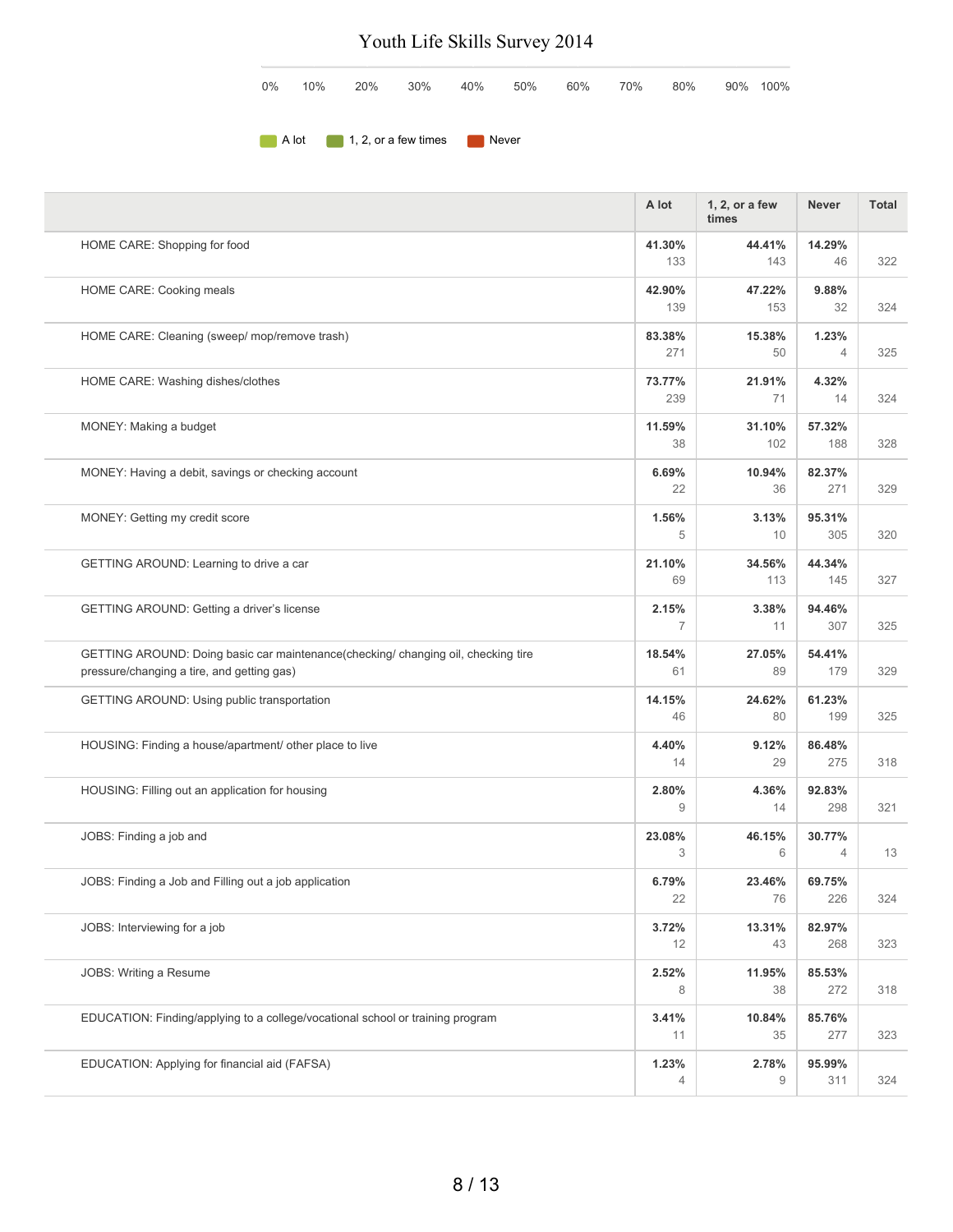

#### **Q8 How confident are you in these skills?**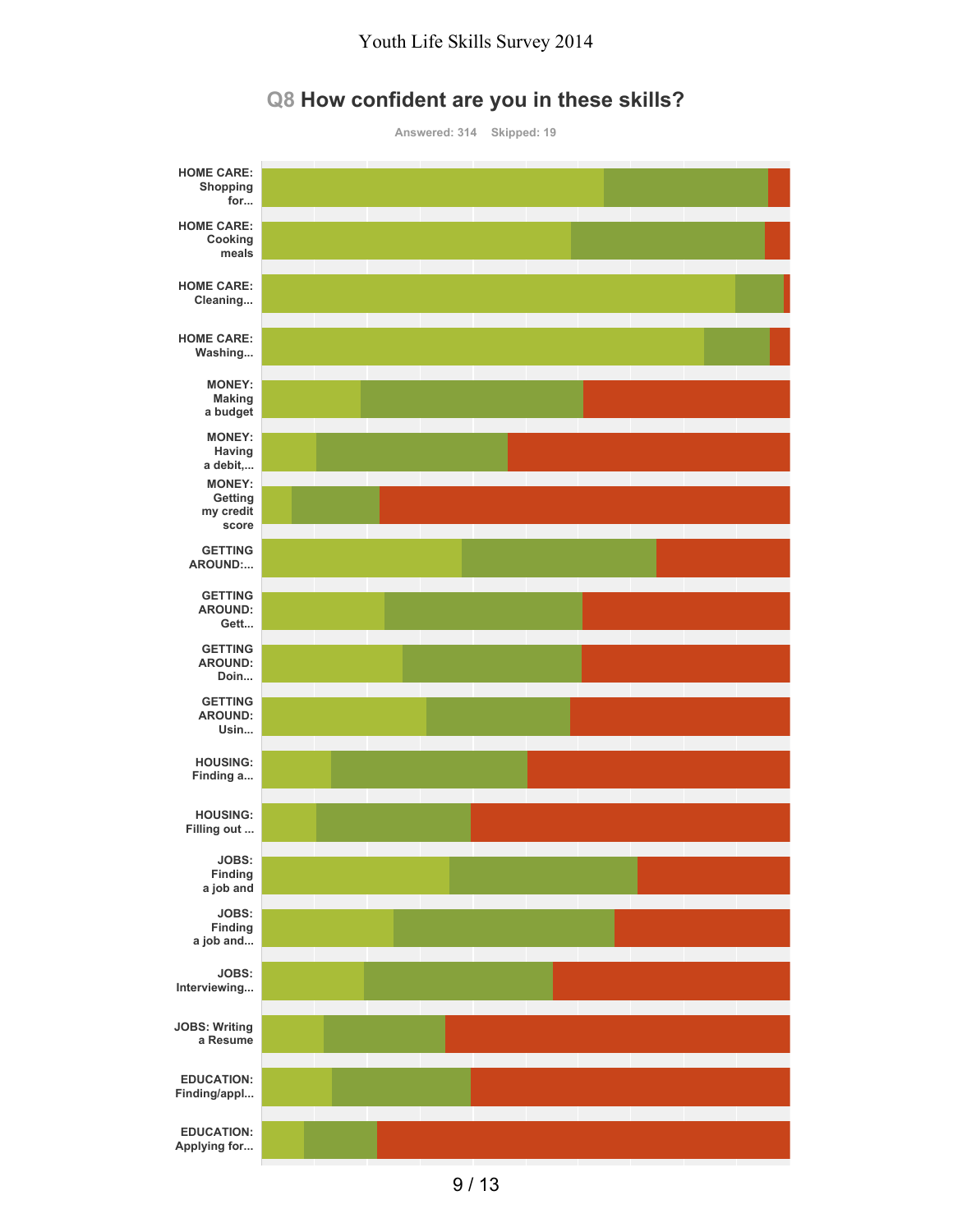|  |  |  |  | $0\%$ 10% 20% 30% 40% 50% 60% 70% 80% 90%100% |  |
|--|--|--|--|-----------------------------------------------|--|
|  |  |  |  |                                               |  |

**I've got this** Some idea Clueless

|                                                                                                                                | I've got<br>this | <b>Some</b><br>idea | <b>Clueless</b>          | <b>Total</b> |
|--------------------------------------------------------------------------------------------------------------------------------|------------------|---------------------|--------------------------|--------------|
| HOME CARE: Shopping for food                                                                                                   | 64.92%<br>198    | 31.15%<br>95        | 3.93%<br>12              | 305          |
| HOME CARE: Cooking meals                                                                                                       | 58.69%<br>179    | 36.72%<br>112       | 4.59%<br>14              | 305          |
| HOME CARE: Cleaning (sweep/ mop/remove trash)                                                                                  | 89.87%<br>275    | 9.15%<br>28         | 0.98%<br>3               | 306          |
| HOME CARE: Washing dishes/clothes                                                                                              | 84.04%<br>258    | 12.38%<br>38        | 3.58%<br>11              | 307          |
| MONEY: Making a budget                                                                                                         | 18.77%<br>55     | 42.32%<br>124       | 38.91%<br>114            | 293          |
| MONEY: Having a debit, savings or checking account                                                                             | 10.33%<br>31     | 36.33%<br>109       | 53.33%<br>160            | 300          |
| MONEY: Getting my credit score                                                                                                 | 5.78%<br>17      | 16.67%<br>49        | 77.55%<br>228            | 294          |
| GETTING AROUND: Learning to drive a car                                                                                        | 38.13%<br>114    | 36.79%<br>110       | 25.08%<br>75             | 299          |
| GETTING AROUND: Getting a driver's license                                                                                     | 23.47%<br>69     | 37.41%<br>110       | 39.12%<br>115            | 294          |
| GETTING AROUND: Doing basic car maintenance(checking/changing oil, checking tire pressure/changing<br>a tire, and getting gas) | 26.91%<br>81     | 33.89%<br>102       | 39.20%<br>118            | 301          |
| GETTING AROUND: Using public transportation                                                                                    | 31.23%<br>94     | 27.24%<br>82        | 41.53%<br>125            | 301          |
| HOUSING: Finding a house/apartment/ other place to live                                                                        | 13.31%<br>39     | 37.20%<br>109       | 49.49%<br>145            | 293          |
| HOUSING: Filling out an application for housing                                                                                | 10.51%<br>31     | 29.15%<br>86        | 60.34%<br>178            | 295          |
| JOBS: Finding a job and                                                                                                        | 35.71%<br>5      | 35.71%<br>5         | 28.57%<br>$\overline{4}$ | 14           |
| JOBS: Finding a job and Filling out a job application                                                                          | 25.00%<br>75     | 42.00%<br>126       | 33.00%<br>99             | 300          |
| JOBS: Interviewing for a job                                                                                                   | 19.45%<br>57     | 35.84%<br>105       | 44.71%<br>131            | 293          |
| JOBS: Writing a Resume                                                                                                         | 11.82%<br>35     | 22.97%<br>68        | 65.20%<br>193            | 296          |
| EDUCATION: Finding/applying to a college/vocational school or training program                                                 | 13.42%<br>40     | 26.17%<br>78        | 60.40%<br>180            | 298          |
| EDUCATION: Applying for financial aid (FAFSA)                                                                                  | 8.14%<br>24      | 13.90%<br>41        | 77.97%<br>230            | 295          |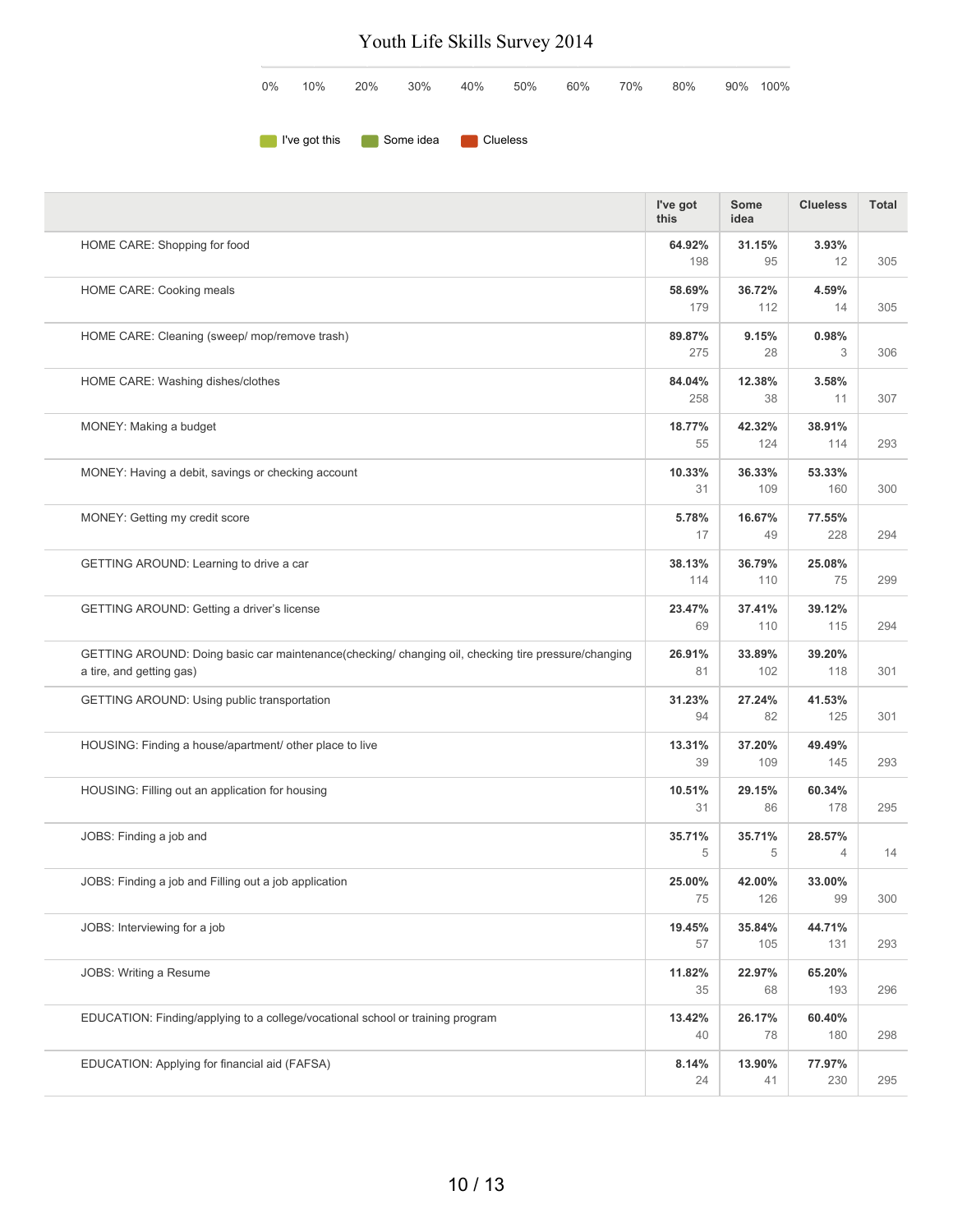### **Q9 Participated or learned this while in DCS Custody:**



11 / 13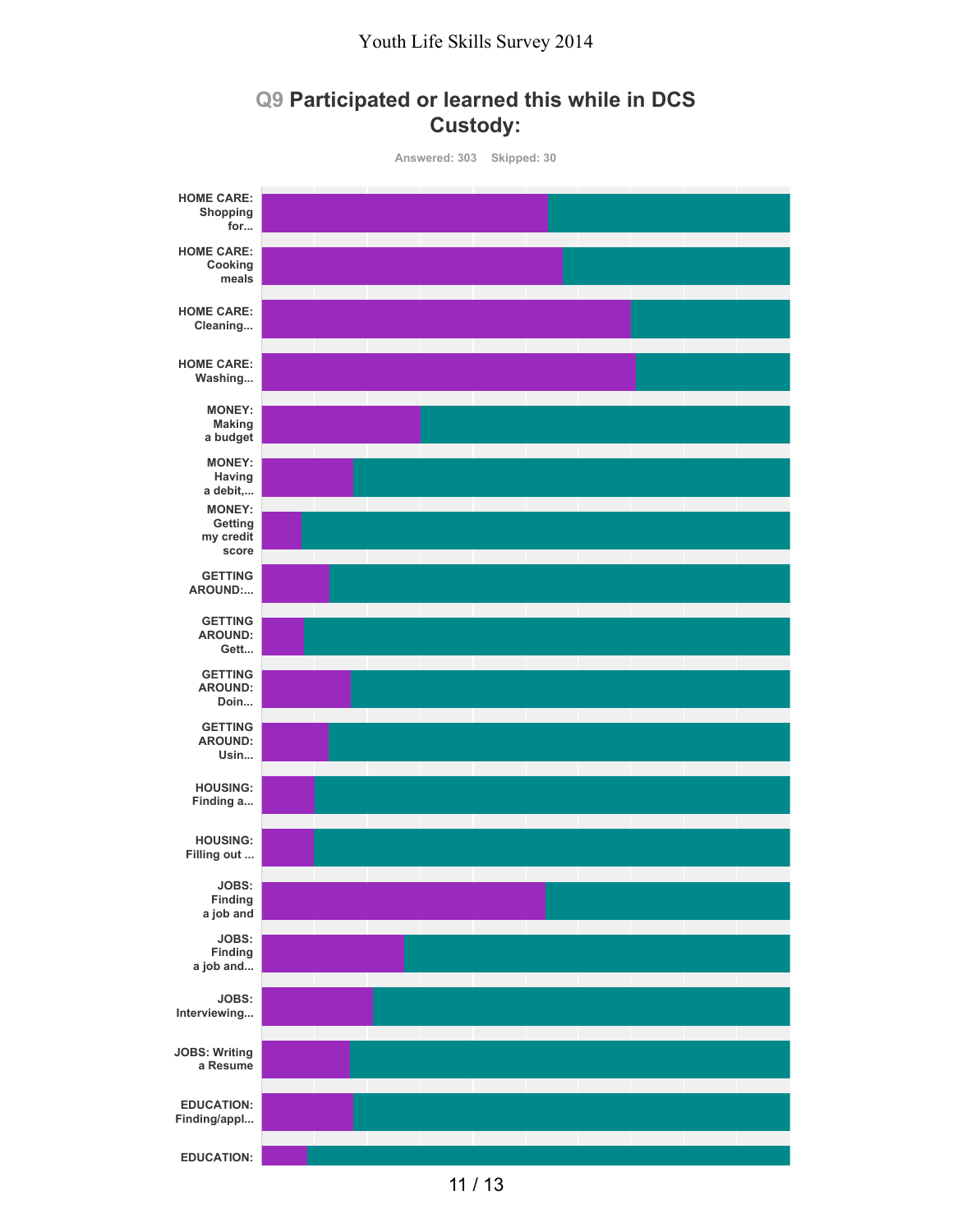| Applying for |       |     |     |     |     |     |     |     |     |     |      |
|--------------|-------|-----|-----|-----|-----|-----|-----|-----|-----|-----|------|
|              | $0\%$ | 10% | 20% | 30% | 40% | 50% | 60% | 70% | 80% | 90% | 100% |
|              |       | Yes | No  |     |     |     |     |     |     |     |      |

|                                                                                                                                 | <b>Yes</b>    | No            | Total |
|---------------------------------------------------------------------------------------------------------------------------------|---------------|---------------|-------|
| HOME CARE: Shopping for food                                                                                                    | 54.27%<br>159 | 45.73%<br>134 | 293   |
| HOME CARE: Cooking meals                                                                                                        | 57.14%<br>168 | 42.86%<br>126 | 294   |
| HOME CARE: Cleaning (sweep/ mop/remove trash)                                                                                   | 70.13%<br>209 | 29.87%<br>89  | 298   |
| HOME CARE: Washing dishes/clothes                                                                                               | 70.95%<br>210 | 29.05%<br>86  | 296   |
| MONEY: Making a budget                                                                                                          | 30.21%<br>87  | 69.79%<br>201 | 288   |
| MONEY: Having a debit, savings or checking account                                                                              | 17.53%<br>51  | 82.47%<br>240 | 291   |
| MONEY: Getting my credit score                                                                                                  | 7.67%<br>22   | 92.33%<br>265 | 287   |
| GETTING AROUND: Learning to drive a car                                                                                         | 13.01%<br>38  | 86.99%<br>254 | 292   |
| GETTING AROUND: Getting a driver's license                                                                                      | 8.19%<br>24   | 91.81%<br>269 | 293   |
| GETTING AROUND: Doing basic car maintenance(checking/ changing oil, checking tire pressure/changing a tire, and getting<br>gas) | 17.06%<br>50  | 82.94%<br>243 | 293   |
| GETTING AROUND: Using public transportation                                                                                     | 12.93%<br>38  | 87.07%<br>256 | 294   |
| HOUSING: Finding a house/apartment/ other place to live                                                                         | 10.31%<br>30  | 89.69%<br>261 | 291   |
| HOUSING: Filling out an application for housing                                                                                 | 10.00%<br>29  | 90.00%<br>261 | 290   |
| JOBS: Finding a job and                                                                                                         | 53.85%<br>7   | 46.15%<br>6   | 13    |
| JOBS: Finding a job and Filling out a job application                                                                           | 26.99%<br>78  | 73.01%<br>211 | 289   |
| JOBS: Interviewing for a job                                                                                                    | 21.20%<br>60  | 78.80%<br>223 | 283   |
| JOBS: Writing a Resume                                                                                                          | 16.84%<br>48  | 83.16%<br>237 | 285   |
| EDUCATION: Finding/applying to a college/vocational school or training program                                                  | 17.36%<br>50  | 82.64%<br>238 | 288   |
| EDUCATION: Applying for financial aid (FAFSA)                                                                                   | 8.74%<br>25   | 91.26%<br>261 | 286   |